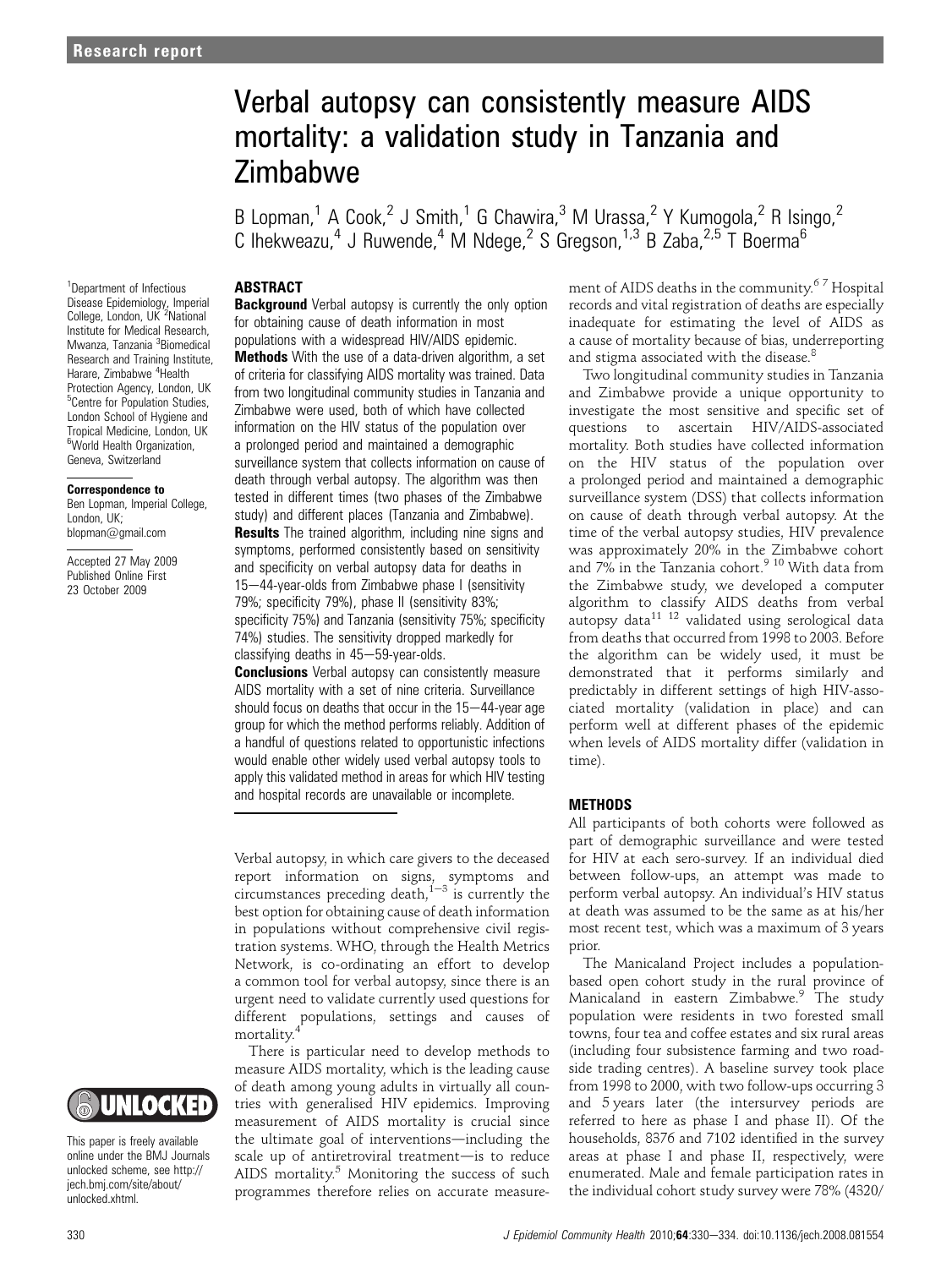5561) and 80% (5134/6419) at phase I and 77% (3047/3958) and 80% (3972/4936) at phase II, respectively. Verbal autopsies were conducted for 94% of all deaths, with 53% of the verbal autopsy reports obtained from close relatives (spouse 19%, child 7%, parent 16% and sibling 10%). At each follow-up of the study, testing for the presence of HIV antibody was performed.<sup>13</sup>

The Kisesa HIV cohort is located in Magu District, Mwanza Region, in northwestern Tanzania. The cohort was established in 1994 (when baseline studies were conducted) and data collection is based on a biannual DSS that had conducted 14 phases by 2002 and sero-surveys repeated approximately every 3 years, with three testing surveys completed before 2002.<sup>10 14-17</sup> The population in the DSS area grew from 19 354 in 1994 to 24 403 by 2002. Participation in the DSS is more than 98%, with proxy reporting accepted for absent household members. The average participation rate in sero-surveys was 72% in the first three surveys. Deaths identified in the DSS are followed up with a verbal autopsy interview between 6 weeks and 6 months later, if a reliable informant can be identified who cared for the deceased during the final illness. Verbal autopsy interviews were completed for 67% (420/629) of the adult male deaths and 64% (424/667) of the adult female deaths recorded in the DSS between 1994 and 2002; 94% of the verbal autopsy reports were obtained from close relatives (spouse 30%, child 28%, parent 21% and sibling 15%).

## The verbal autopsy tool

The study teams identified deaths through the use of checklists of all individuals interviewed at the previous phase and discussions with village health workers, employers and surviving household members present at follow-up. Data were collected on the signs, symptoms and circumstances preceding death using a structured, closed, interviewer-led questionnaire. The verbal autopsy questionnaire was originally developed in Kisesa and contained specific questions related to symptoms of late-stage HIV and opportunistic infections $^{14}$  and was used in that site from 1994 to 2002. A nearly identical questionnaire was adapted in Manicaland in both phase I and phase II. The questionnaires were administered in local languages (Shona, the predominant local language in Zimbabwe, and Swahili, in Tanzania). Interviewers were clinical officers/certified nurses who received special training on how to administer the verbal autopsy questionnaire. Verbal autopsy informants were parents, spouse, other relatives or a neighbour (in rare circumstances when close relatives were not available). The interviews were conducted after the recognised mourning period, in a respectful and unhurried manner. In Kisesa, the interviewer gave a small, culturally appropriate gift (a bar of soap) to the person with whom the interview was conducted, as a token of appreciation of the time devoted to answering the lengthy questionnaire. Ethical approval for the DSS and all related procedures (such as the verbal autopsy interviews) was granted by the Tanzanian Medical Research Co-ordinating Committee for the Kisesa study and by the Zimbabwe Medical Research Council for the Manicaland Study.

## Validation procedures

We developed a computer algorithm that creates a set of criteria for classifying AIDS deaths based on verbal autopsy data.<sup>12</sup> Seventy-five per cent of deaths from Manicaland phase I were randomly assigned to a training dataset. From this training dataset, all signs/symptoms with a likelihood ratio >1.92 in univariate analyses were considered as potential identifiers of AIDS death (as defined below). Signs/symptoms were added to a list of criteria one at a time, based on the highest specificity. Verbal autopsy deaths with that sign/symptom were then removed from the dataset, and specificities of the remaining signs/symptoms were recalculated. Sensitivity was plotted against 1-specificity in a receiver operator characteristic (ROC) plot. (The ROC is a tool used to select an optimum cut-off for a diagnostics test based on the trade-off of sensitivity and specificity.) These steps were repeated until the (equally weighted) sensitivity and specificity of the list of symptoms was maximised (ie, the point closest to the top left hand corner of the ROC plot). Deaths were classified as HIV/AIDS associated if the deceased had one or more of the criteria on the list. The sensitivity and specificity of the list was then tested on the Manicaland phase I test data (the remaining 25% of deaths), all phase II and all Kisesa data. AIDS death in the gold standard was defined as an individual who was (a) HIV positive at baseline survey based on antibody testing; (b) was not reported to have suffered major injury from motor vehicle accident, self-inflicted (suicide), or accidentally (accident) or deliberately inflicted by another person (homicide) in the 2 weeks before death; and (c) did not die from direct obstetric causes (death during labour).<sup>12</sup> Preliminary analyses highlighted that HIV prevalence among the deceased was markedly lower among the relatively older adults, so analyses were stratified at age 45 years.

## RESULTS

There were a total of  $376$  and  $219$  deaths in phase I (1998–2003) and phase II (2003-2005), respectively, of the Manicaland study and 197 in Kisesa (1994-2002), among 19-59-year-olds for whom there was a verbal autopsy and a conclusive HIV test done within 3 years of death. A minority of deaths occurred in the 45–59-year age group (13%, 17% and 19%) in Manicaland phase I, phase II and Kisesa cohorts, respectively (table 1). In Manicaland, approximately 75% of deaths were caused by AIDS, compared with 51% in Kisesa 15-44-year-olds and 33% among Kisesa 45-59-year-olds. Herpes zoster, acute respiratory tract infections, abscesses and sores, acute diarrhoea and tuberculosis were all less commonly reported in Kisesa than in Manicaland (table 2). For deaths under the age of 45 years, weight loss, jaundice, tumours, respiratory tract infections and tuberculosis were less common among HIV-positive deaths in Kisesa compared with Manicaland.

In applying the previously developed algorithm to Kisesa data, the sensitivity in classifying AIDS deaths was low (67%), mainly because of poor sensitivity  $(46%)$  in the  $45-59$ -year age group.

**Table 1** Prevalence of AIDS mortality in Kisesa and Manicaland verbal autopsy subjects

|                                      | <b>Manicaland</b>    | Kisesa              |                     |                      |                      |             |           |
|--------------------------------------|----------------------|---------------------|---------------------|----------------------|----------------------|-------------|-----------|
|                                      | <b>Phase I train</b> | <b>Phase I test</b> | <b>Phase I test</b> | <b>Phase II test</b> | <b>Phase II test</b> | <b>Test</b> | Test      |
| Age range (years)                    | $15 - 44$            | $15 - 44$           | $45 - 59$           | $15 - 44$            | $45 - 59$            | $15 - 44$   | $45 - 59$ |
| Total with HIV test and VA (n)       | 237                  | 88                  | 51                  | 181                  | 38                   | 158         | 39        |
| AIDS deaths in gold standard (n (%)) | 173 (73%)            | 64 (73%)            | 40 (78%)            | 137 (76%)            | 28 (73%)             | 81 (51%)    | 13 (33%)  |

VA, verbal autopsy.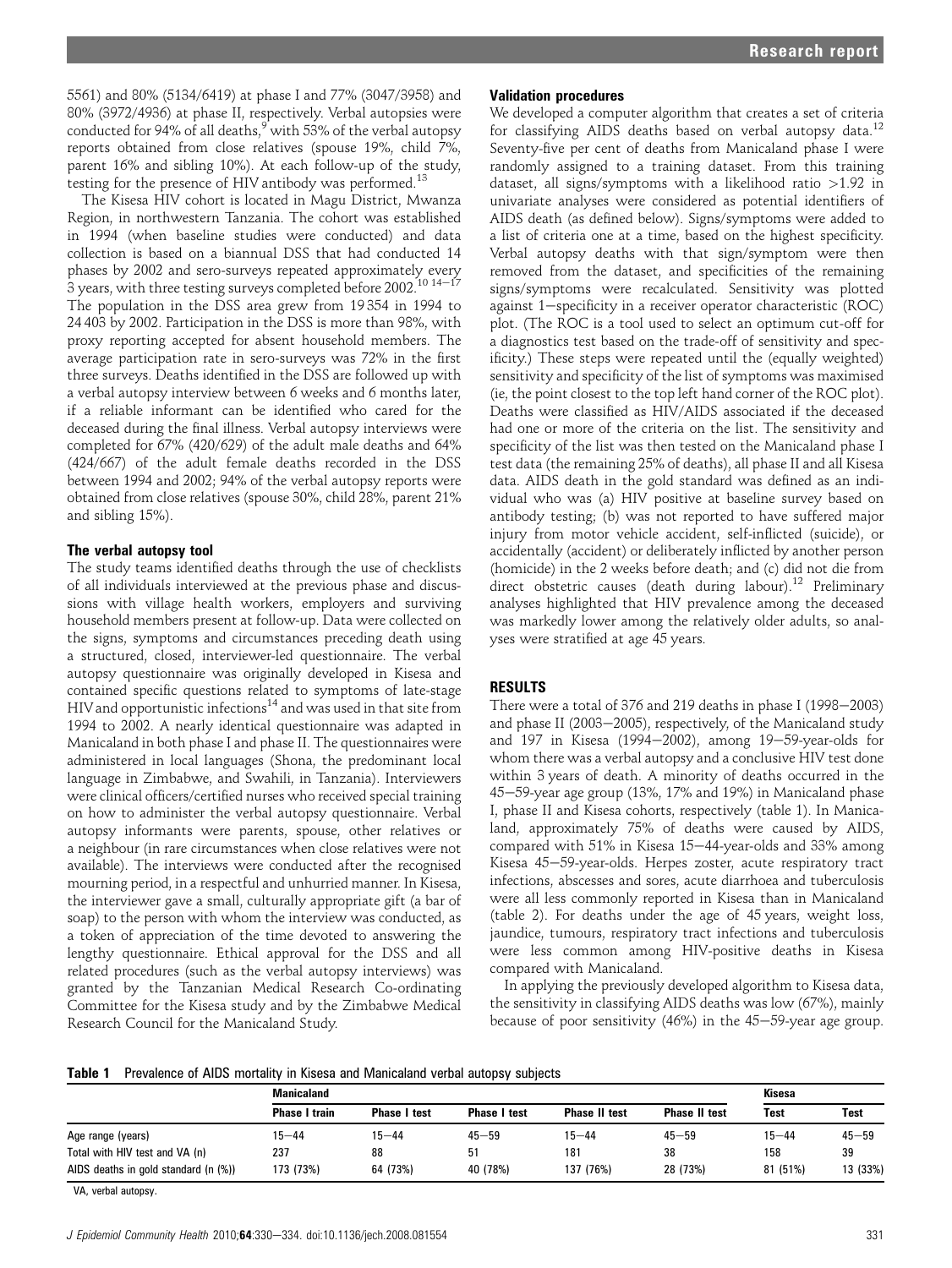|  |  |  |  | Table 2 Sensitivity and specificity of individual signs and symptoms for AIDS deaths in Manicaland and Kisesa cohorts, stratified at age 45 years |  |  |
|--|--|--|--|---------------------------------------------------------------------------------------------------------------------------------------------------|--|--|
|--|--|--|--|---------------------------------------------------------------------------------------------------------------------------------------------------|--|--|

|                    | <b>Train</b>                 |     | <b>Test</b>                                                 |    |                              |     |                             |     |                              |     |                             |     |
|--------------------|------------------------------|-----|-------------------------------------------------------------|----|------------------------------|-----|-----------------------------|-----|------------------------------|-----|-----------------------------|-----|
| <b>Symptom</b>     | <b>Manicaland</b><br>phase I |     | <b>Manicaland</b><br>phase II<br><b>Manicaland phase II</b> |    |                              |     |                             |     | <b>Kisesa</b>                |     |                             |     |
|                    | $15 - 44$ years<br>$(n=237)$ |     | $15 - 59$ years<br>$(n=102)$                                |    | $15 - 44$ years<br>$(n=180)$ |     | $45 - 59$ years<br>$(n=38)$ |     | $15 - 44$ years<br>$(n=158)$ |     | $45 - 59$ years<br>$(n=39)$ |     |
|                    | Se                           | Sp  | Se                                                          | Sp | Se                           | Sp  | Se                          | Sp  | Se                           | Sp  | Se                          | Sp  |
| Weight loss        | g                            | 100 | 10                                                          | 99 | 12                           | 98  | 0                           | 91  | 10                           | 96  | 23                          | 84  |
| Herpes zoster      | 12                           | 93  | 18                                                          | 95 | 24                           | 98  | 19                          | 100 | 14                           | 97  | 8                           | 100 |
| Jaundice           | 19                           | 93  | 4                                                           | 97 | 4                            | 100 | 0                           | 100 | 5                            | 99  | 8                           | 96  |
| Vaginal tumours    | ĥ                            | 94  | 6                                                           | 94 | 3                            | 100 | 0                           | 100 | 0                            | 100 | 0                           | 96  |
| Wasting            | 19                           | 93  | 19                                                          | 95 | 15                           | 95  | 13                          | 100 | 16                           | 95  | 8                           | 100 |
| ARTI               | 11                           | 95  | 10                                                          | 95 | 8                            | 95  | 13                          | 100 | 5                            | 96  | 0                           | 88  |
| Abscesses or sores | 24                           | 90  | 24                                                          | 92 | 29                           | 98  | 32                          | 100 | 19                           | 96  | 8                           | 100 |
| Oral candidiasis   | 38                           | 86  | 37                                                          | 89 | 45                           | 86  | 26                          | 91  | 40                           | 92  | 15                          | 100 |
| <b>Diarrhoea</b>   | 17                           | 95  | 17                                                          | 92 | 29                           | 93  | 23                          | 100 | 10                           | 92  | 8                           | 88  |
| Recent TB*         | 27                           | 86  | 28                                                          | 88 | 47                           | 82  | 32                          | 100 | 5                            | 99  | 8                           | 96  |

ARTI, acute respiratory tract infections; Se, sensitivity; Sp, specificity; TB, tuberculosis.

\*Recent tuberculosis is shown for information but was not included in the final algorithm due poor specificity.

Based on this observation, the algorithm was re-trained on Manicaland phase I data, restricted to  $15-44$ -year-olds. This resulted in a different ordering of symptoms compared with the original algorithm and in the inclusion of a ninth symptom since the addition of diarrhoea gave a slightly higher mean sensitivity and specificity (nine symptoms: 75.1% compared with eight symptoms: 74.7%). Using this new algorithm, a set of nine criteria with a sensitivity of 75.0% and specificity of 75.2% was produced (figure 1).

The newly trained algorithm performed consistently based on sensitivity and specificity of data for  $15-44$ -year-olds from Manicaland phase I (sensitivity 79%; sensitivity 79%), Manicaland phase II (sensitivity 83%; specificity 75%) and Kisesa (sensitivity 75%; specificity 74%) tests. Although a reasonable specificity was maintained on 45-59-year-olds, the sensitivity dropped markedly in Manicaland phase I (sensitivity 73%; specificity 73%), Manicaland phase II (sensitivity 68%; specificity 80%) and Kisesa (sensitivity 54%; specificity 62%) tests in this older age group (figure 2).

The INDEPTH network is an association of health and DSSs in African, Asian and Oceania countries (http://www. indepth-network.org/). The network has developed a widely used verbal autopsy questionnaire, although the tool does not



**Figure 1** Receiver operator characteristic (ROC) curve of algorithm on deaths of  $15-44$ -year-olds from Manicaland phase I.

collect information on herpes zoster, abscesses or sores, vaginal tumours or oral candidiasis (table 3).<sup>18</sup> We measured the value of using the five signs/symptoms that are available from the INDEPTH questionnaire. In the  $15-44$ -year-old age group, using only these five signs/symptoms resulted in a sensitivity and specificity of 64% and 82%, respectively (figure 2). The reduction in sensitivity was less than expected, using the same five criteria in phase II Manicaland data and earlier Kisesa data sensitivity had decreased to 50% and 44% respectively.

## **DISCUSSION**

We developed a tool that consistently measures AIDS mortality using verbal autopsy. Through slight modification to our previously proposed criteria, the algorithm performs similarly in Zimbabwe and Tanzania-settings with different HIV prevalence (approximately 20% and 7%, respectively<sup>9 10</sup>) and AIDS mortality and different distribution of other causes of death. The algorithm is robust in that it performs consistently when prevalence is above approximately 5%.

This method of measuring AIDS mortality produced reliable estimates only in the  $15-44$ -year age group. This is due to increasing levels of other-cause mortality in older ages. In Manicaland, where the proportion of deaths due to HIV in the older age groups remained high, $^{11}$  the methods worked well. But in Kisesa, where HIV prevalence is lower, AIDS mortality begins to drop off after 35 years of age, especially in women.<sup>6 14 19 20</sup> and other causes also increase in the 45-59-year age groups. Tuberculosis, in particular, reduces the specificity marginally and the sensitivity markedly  $21 \t22$  because tuberculosis symptoms overlap substantially with HIV symptoms resulting in misclassification.

Given the sensitivity and specificity of the method from the training data, we would predict that 88% and 53% of deaths of 15-44-year-olds in Manicaland and Kisesa were AIDS deaths, respectively. (The formulae for this calculation are described by Lopman et  $al$ <sup>12</sup>) This compares with directly measured values of 76% and 51%. The overestimate in Manicaland is a result the algorithm actually performing better in phase II (higher specificity) than it did on the training dataset. To calculate the prevalence of AIDS death, the level of misclassification is corrected; however, the level of misclassification was actually smaller than calculated on the training data. This approach to estimation of AIDS deaths can be applied to other verbal autopsy data for which a gold standard is not available; however, the accuracy of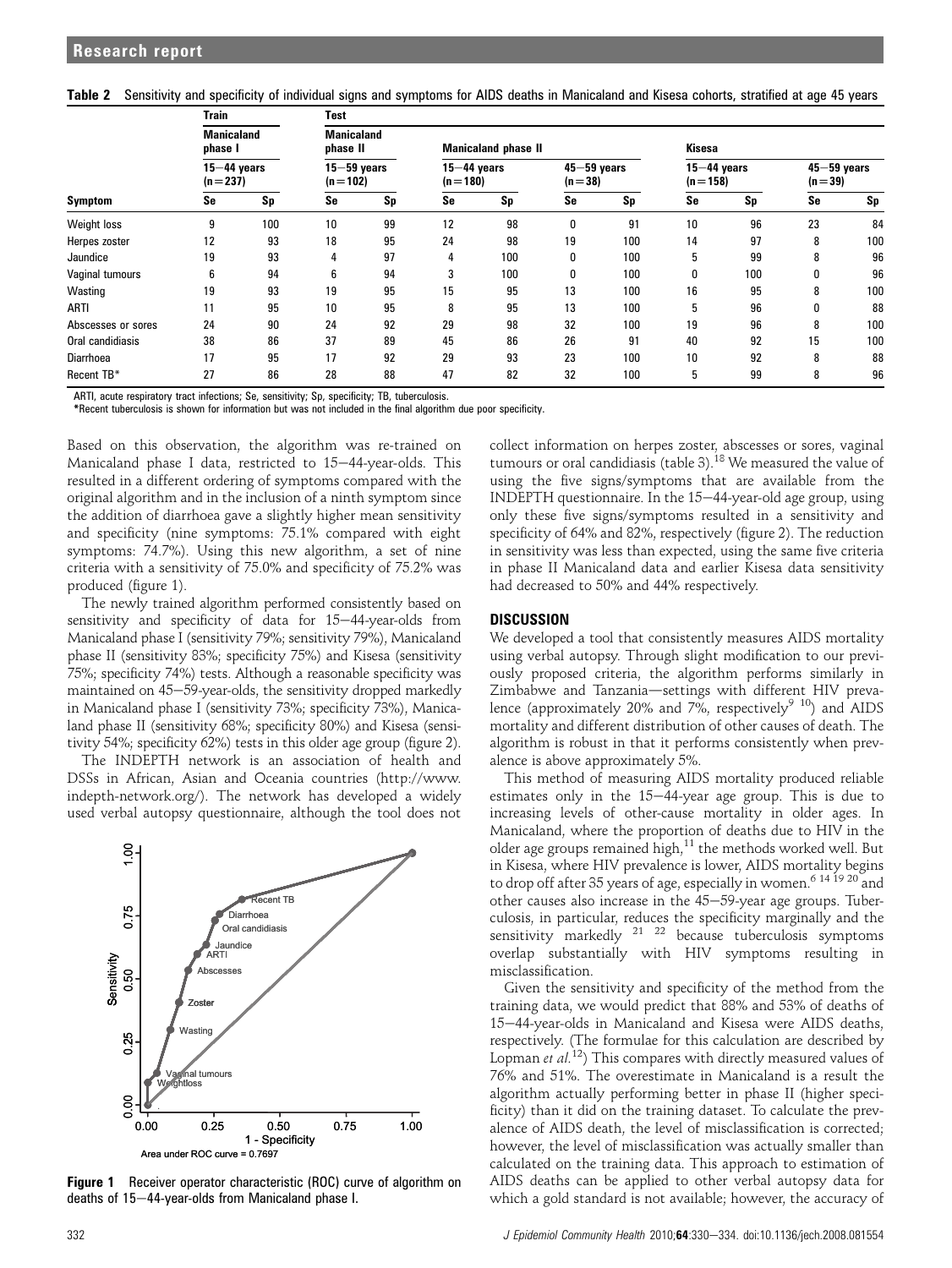# Research report

Figure 2 Sensitivity and specificity of the trained algorithm. The dashed line represents the performance of the algorithm on the training dataset. Panels A to D use the full set of nine signs and symptoms. Panels E and F use a smaller set of five signs/symptoms available from the current INDEPTH tool.



# Table 3 Signs and symptoms for surveillance of AIDS mortality, and the availability in INDEPTH—another widely used verbal autopsy questionnaire

| Sign/symptom                    | Definition based on verbal autopsy question                                                                                                                                       | <b>Equivalent in INDEPTH VA questionnaire</b>                                                                                                                                                                         |
|---------------------------------|-----------------------------------------------------------------------------------------------------------------------------------------------------------------------------------|-----------------------------------------------------------------------------------------------------------------------------------------------------------------------------------------------------------------------|
| Weight loss                     | Moderate or severe weight loss with no other symptoms of<br>malnutrition                                                                                                          | Yes                                                                                                                                                                                                                   |
| Herpes zoster                   | Ever suffered from zoster                                                                                                                                                         | Not specifically mentioned (shingles, zoster, herpes) but questions<br>on rash, including where the rash is located (not if it is one-sided)<br>and if the rash has blisters. No mention of pain during or after rash |
| Jaundice                        | Acute jaundice (yellowing of the whites of the eyes during the<br>disease that lead to death) with fever and/or itching but without<br>history of alcohol abuse                   | Yes                                                                                                                                                                                                                   |
| Vaginal tumours                 | Vaginal tumour for at least 1 month with or without bleeding                                                                                                                      | No                                                                                                                                                                                                                    |
| Wasting                         | Moderate or severe weight loss with at least four of the following<br>symptoms: paleness, changing hair colour, oedema of legs, burning<br>sensations of the feet, dry scaly skin | Two out of the five symptoms (but different phrasing): paleness<br>oedema of ankles. No mention of changing hair colour, burning feet<br>dry scaly skin (might be identified as rash)                                 |
| Acute respiratory tract illness | Trouble breathing, cough lasting 3–27 days with fever but not<br>recent TB, weight loss or wasting, as above                                                                      | Partial cough, with duration fever shortness of breathing noisy<br>breathing. TB-does not specify when                                                                                                                |
| Abscesses or sores              | Had abscesses or sores                                                                                                                                                            | No sores not mentioned, "other swellings or ulcers"                                                                                                                                                                   |
| Oral candidiasis                | Had two or three of the following: ulcers in the mouth, difficulty<br>swallowing, white patches inside the mouth and tongue                                                       | No difficulty swallowing                                                                                                                                                                                              |
| Diarrhoeal disease              | Loose stools lasting 3-99 days, with or without dehydration                                                                                                                       | Yes                                                                                                                                                                                                                   |

TB, tuberculosis; VA, verbal autopsy.